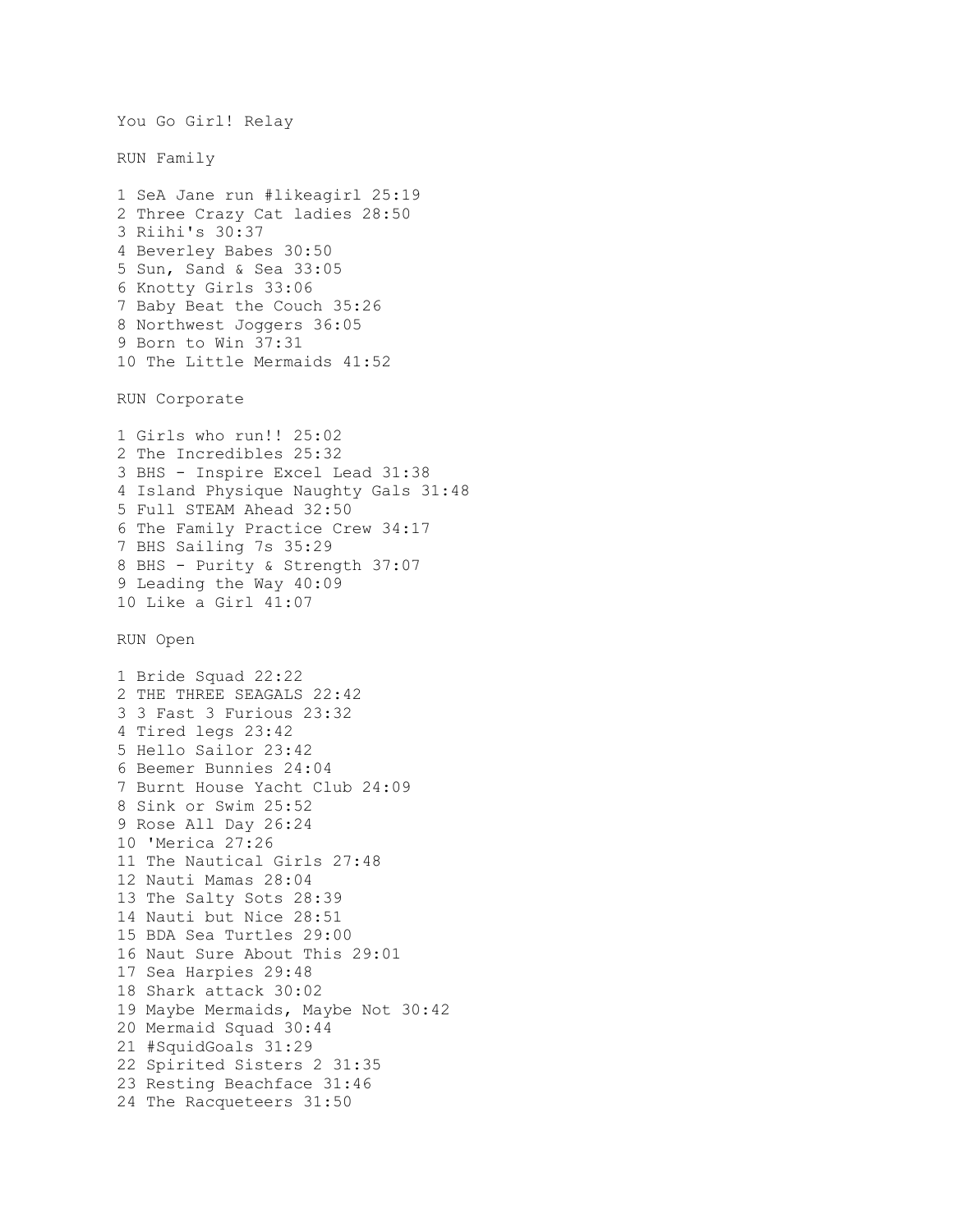```
25 Navy girls 31:54
26 Run Baes 31:55
27 3 Sheets to the Win 32:16
28 Lucozade Caribbean Crush 32:30
29 OH lol!!! 33:26
30 Sargassum Bebes 33:27
31 Modern Angels 33:57
32 Popeye's Girls 34:20
33 Sail-A-Vie 35:10
34 YACHTA YACHTA YACHTA 35:21
35 Atalantas 36:47
36 Sea Girlz Run 37:44
37 Give me your Booty 37:56
38 The a Tug Boats 42:30
WALK Competitive 
1 A Cann of Beans 46:17
RUN Masters 
1 Knot so Fast 27:56
2 America's A Cups 30:11
3 Don't Rock My Boat 30:21
4 Nautical Disaster 31:56
5 Flying W/O a License 32:13
6 BTC Babes 33:20
7 Divine Swines 33:45
8 Tortoise & The Hare 35:54
9 Spirited Sisters 1 38:42
Non–Competitive 
1 NMF 2.0 28:52
2 The Vanilla Fudges 32:07
3 Smooth Snalin 33:15
4 RumRunners 33:32
5 Healthy Knots 34:00
6 Straight Outta Bed 34:01
7 Chasin Tails on De Rock 34:22
8 Zumbalicious 35:13
9 Ship Faced 35:50
10 Betty Made Me Do It 37:50
11 The Brew Crew 39:42
12 Ships Ahoy! 42:08
13 Sailors Ahoy! 42:09
14 AON Striders 48:42
Run (All 6K) 
1 Harbor Hotties 30:30
2 Bacon Babes 30:45
3 Lady Bugs 31:43
4 Sailor Snails 31:53
```